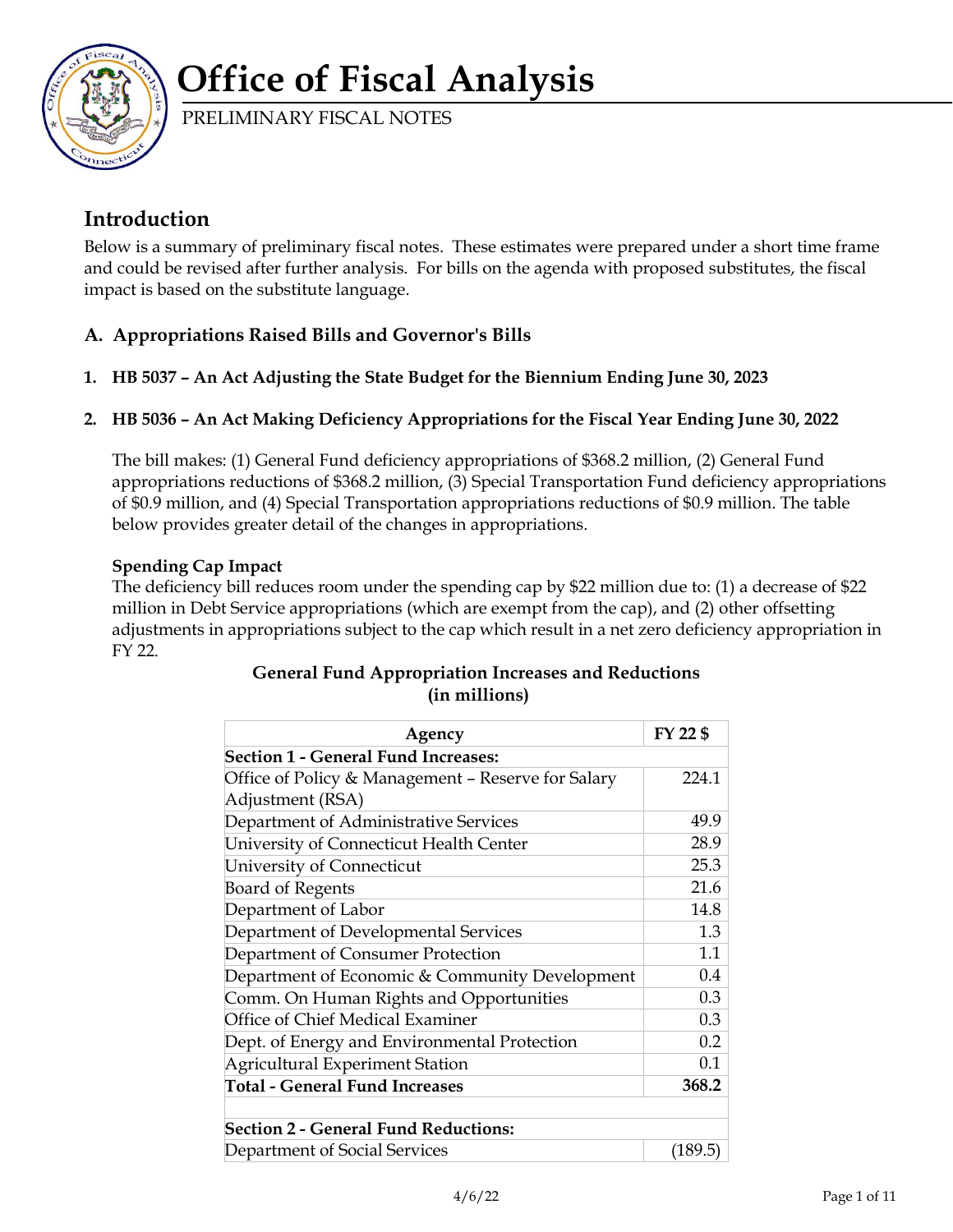

PRELIMINARY FISCAL NOTES

| Agency                                      | FY 22 \$ |
|---------------------------------------------|----------|
| Department of Correction                    | (60.1)   |
| Department of Children and Families         | (37.0)   |
| <b>State Comptroller</b>                    | (28.2)   |
| <b>State Treasurer</b>                      | (22.0)   |
| Teachers' Retirement Board                  | (8.5)    |
| Department of Education                     | (8.0)    |
| Judicial Department                         | (6.0)    |
| Office of Legislative Management            | (5.0)    |
| Department of Public Health                 | (1.7)    |
| Dept. of Mental Health & Addiction Services | (1.1)    |
| Public Defender Services Comm.              | (0.8)    |
| <b>Auditors of Public Accounts</b>          | (0.5)    |
| <b>Total - General Fund Reductions</b>      | (368.2)  |
| <b>NET General Fund Impact</b>              |          |

#### **Transportation Fund Appropriation Increases and Reductions (in millions)**

| Agency                                             | FY 22 \$ |  |  |  |
|----------------------------------------------------|----------|--|--|--|
| <b>Section 3 - Transportation Fund Increases:</b>  |          |  |  |  |
| Department of Administrative Services              | 0.9      |  |  |  |
| <b>Total - Transportation Fund Increases</b>       | 0.9      |  |  |  |
| <b>Section 4 - Transportation Fund Reductions:</b> |          |  |  |  |
| Department of Motor Vehicles                       | (0.9)    |  |  |  |
| <b>Total - Transportation Fund Reductions</b>      | (0.9)    |  |  |  |
| <b>NET Transportation Fund Impact</b>              |          |  |  |  |

**3. SB 9 – An Act Implementing the Governor's Budget Recommendations for General Government –** *proposed substitute language*

**Sections 1 and 2** reduce the motor vehicle mill rate cap from 45 to 34.46 and make corresponding changes to the mill rate cap reimbursement grant formula. The revised FY 23 budget provides \$100 million for reimbursement.

**Section 3** requires any that any over-collection of recoveries for the State Employees Retirement System (SERS) funds must be deposited to the State Employees Retirement Fund (SERF). Currently, any overcollection of recoveries is deposited to the General Fund as revenue, while under-collections result in a reduced contribution to SERS. To the extent that there are such over-collection of recoveries, there will be increased deposits to SERF and a reduction to General Fund revenues.

**Section 4** allows state agencies to designate agency EV charging stations as either (1) available for public use; (2) for the sole use of state employees; or (3) for a combination of both state employees and the public. It further requires state agencies to collect fees on non-state vehicles for such use and to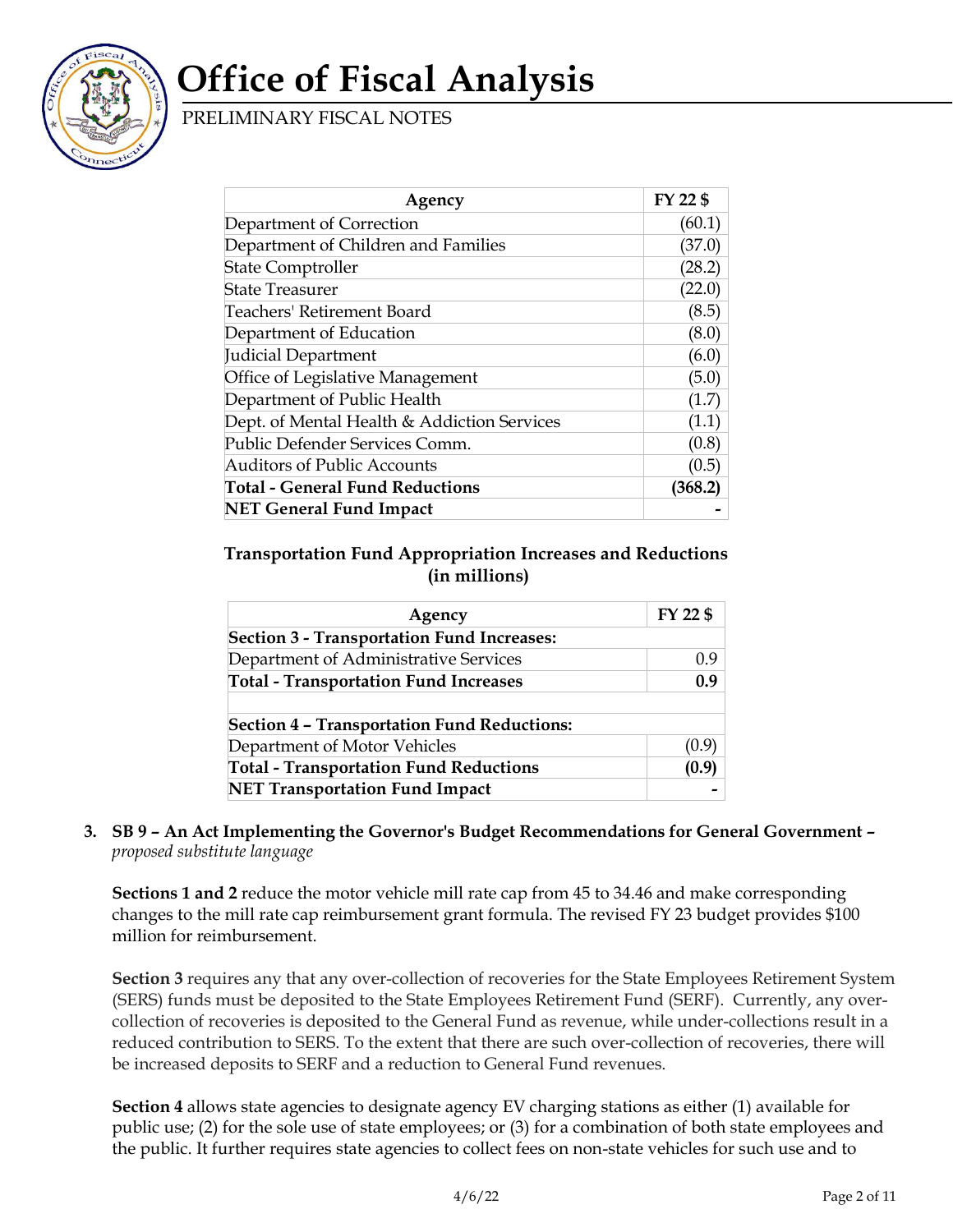



PRELIMINARY FISCAL NOTES

deposit the revenue into the fund from which the expenses for installing the relevant EV infrastructure were paid, resulting in a revenue gain to the respective fund (primarily GF or STF). Additionally, violations of these provisions are infractions and result in potential minimal revenue gain to the GF.

**Section 5** results in potential savings to the General Fund by allowing state agencies' expenditures that are associated with activities authorized under PA 21-1 JSS, AAC Responsible and Equitable Regulation of Adult-Use Cannabis, to be paid out of Social Equity and Innovation Fund. The Social Equity and Innovation Fund, created under PA 21-1 JSS, is a separate, non-lapsing fund that is funded by certain licensing fees and a portion of the state cannabis tax.

**4. SB 396 – An Act Concerning Revisions to the Teachers' Retirement System Statutes –** *proposed substitute language*

The substitute bill, which does not result in a fiscal impact, makes various changes to the statutes governing the Teachers' Retirement System that serve to clarify the administration of benefits or bring the statutes into conformity with federal law.

These changes include: (1) specifying that any member voluntary contributions must be credited by actual interest earned as required by federal law; (2) removing an outdated reference to the federal retiree drug subsidy provisions of Medicare Part D; (3) clarifying the reporting responsibilities of the employer (typically a local board of education) to the Teachers' Retirement Board for the health insurance subsidy program and (4) permitting the employer to pay the mandatory contributions on behalf of a member in the armed services consistent with the requirements of the Uniformed Services Employment and Reemployment Act of 1994.

**5. SB 397 – An Act Concerning Library Service for Persons Who are Blind, Visually Impaired or Have Other Disabilities –** *proposed substitute language*

The substitute bill requires The State Library Board to consult with: (1) the blind and physically disabled advisory board, and (2) the Department of Aging and Disability Services before taking action that could alter certain library services. This has no fiscal impact as the State Library Board has the necessary expertise to consult.

**6. SB 398 – An Act Concerning Accountability for the Expenditure of Funds Received by the State –** pr*oposed substitute language*

The substitute bill establishes a process for OPM oversight of ARPA funds received by municipalities. The revised FY 23 budget provides \$250,000 in ARPA funding in FY 23 for auditing recipients of Federal ARPA funding,

**7. SB 401 – An Act Concerning Disbursement of Municipal Revenue Sharing Account Funds –** *proposed substitute language*

The substitute bill clarifies that all funding accrued to the Municipal Revenue Sharing Account during a given fiscal year shall be distributed to municipalities during, or immediately subsequent to, that fiscal year. FY 22 revenue deposits into MRSA are anticipated to total \$414.7 million.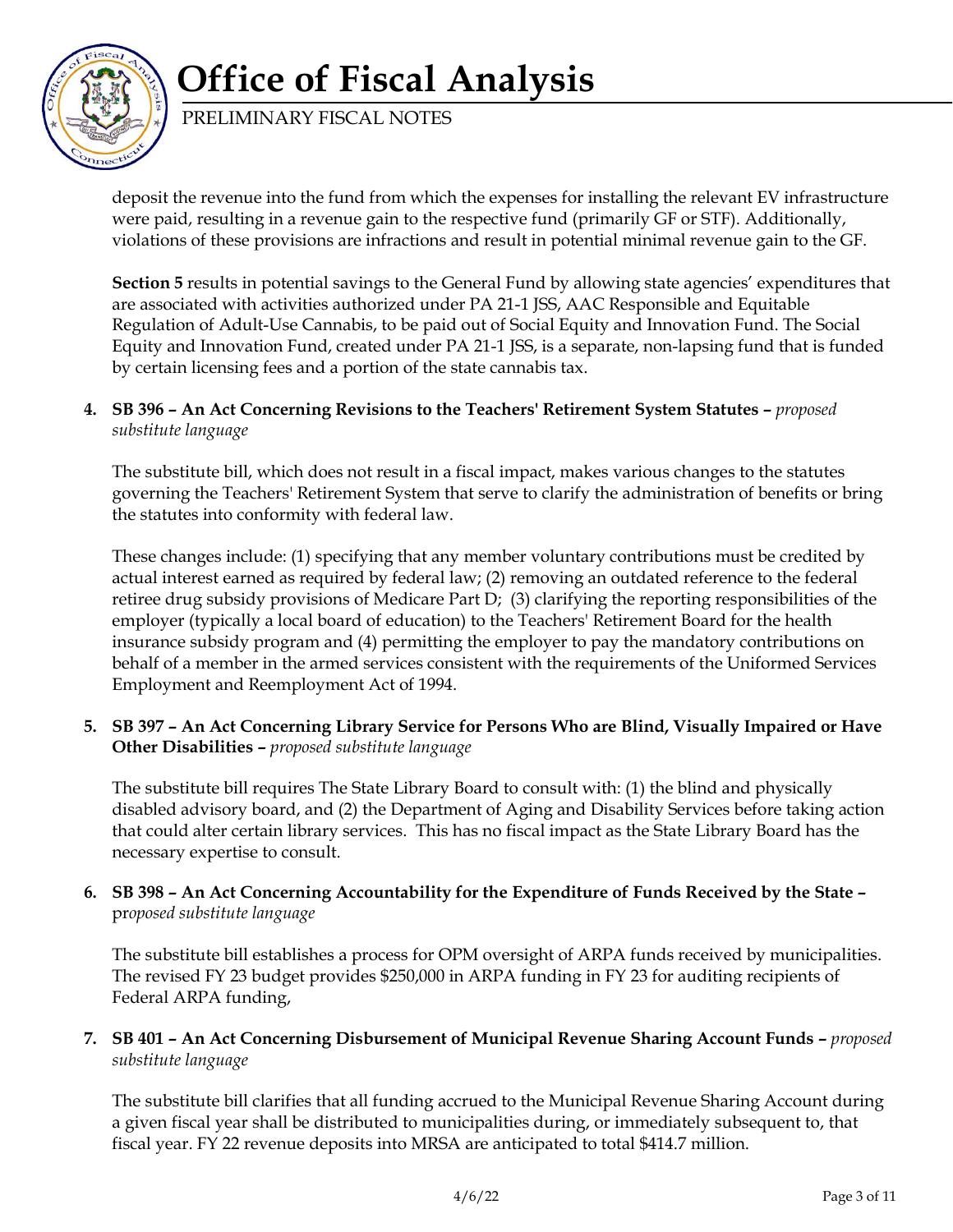

PRELIMINARY FISCAL NOTES

#### **8. SB 403 – An Act Reestablishing Funding for the Homeowners' Elderly and Disabled Circuit Breaker Tax Relief Program**

The bill prevents payments to municipalities for the revenue loss resulting from the Elderly Circuit Breaker program from being proportionately reduced in years that the appropriation is insufficient to fully fund the grant. The total revenue loss to municipalities in FY 22 as a result of this program was \$19.2 million.

#### **9. SB 404 – An Act Concerning the Legislative Commissioners' Recommendations for Technical Revisions to Statutes Affecting Appropriations**

The bill makes minor corrections, suggested by the Legislative Commissioners' Office, to statutory references as well as a technical change to the Teachers' Retirement System, which have no fiscal impact.

#### **10. SB 405 – An Act Concerning the Teachers' Retirement Board and Valuations of the Teachers' Retirement System –** *proposed substitute language*

The substitute bill changes the TRS valuation from being performed on a biennial basis to an annual basis. Under current law, the June 30, 2022 actuarial valuation will be complete in November 2022 and is funded in the agency's FY 23 budget. This change will result in an additional Other Expenses cost of \$60,000 in FY 24 to support the actuarial costs for the June 30, 2023 valuation.

#### **11. SB 452 – An Act Concerning the Mashantucket Pequot and Mohegan Fund –** *proposed substitute language*

The substitute bill results in an increase in deposits into the Pequot Fund of \$20 million annually until the annual deposits into the Fund total \$135 million. This results in an increase in state aid to municipalities, and a corresponding loss of Indian Gaming revenue to the General Fund.

The bill also specifies the distribution of three \$3,000 payments to three state recognized Native American tribes (for a total of \$9,000 annually).

#### **12. HB 5431 – An Act Concerning Funding Received by the State Under the Federal American Rescue Plan Act –** *proposed substitute language*

**Sections 1 - 2** of the substitute bill transfer the administration of the Community Health Worker Grant Program and associated American Rescue Plan Act (ARPA) funds totaling \$6 million from the Department of Public Health (DPH) to the Department of Social Services (DSS). The bill also (1) specifies grants are provided per community health worker employed by a community action agency (CAA), (2) increases the grant amount from \$30,000 to \$40,000 per worker, (3) increases the total grants that can be distributed to CAAs from \$6 million to \$8 million, and (4) extends the date by which grants must be distributed.

**Section 3** requires the Governor to submit proposed allocations of federal funding received pursuant to the American Rescue Plan Act to the General Assembly, and requires the General Assembly to approve the plan. This has no fiscal impact.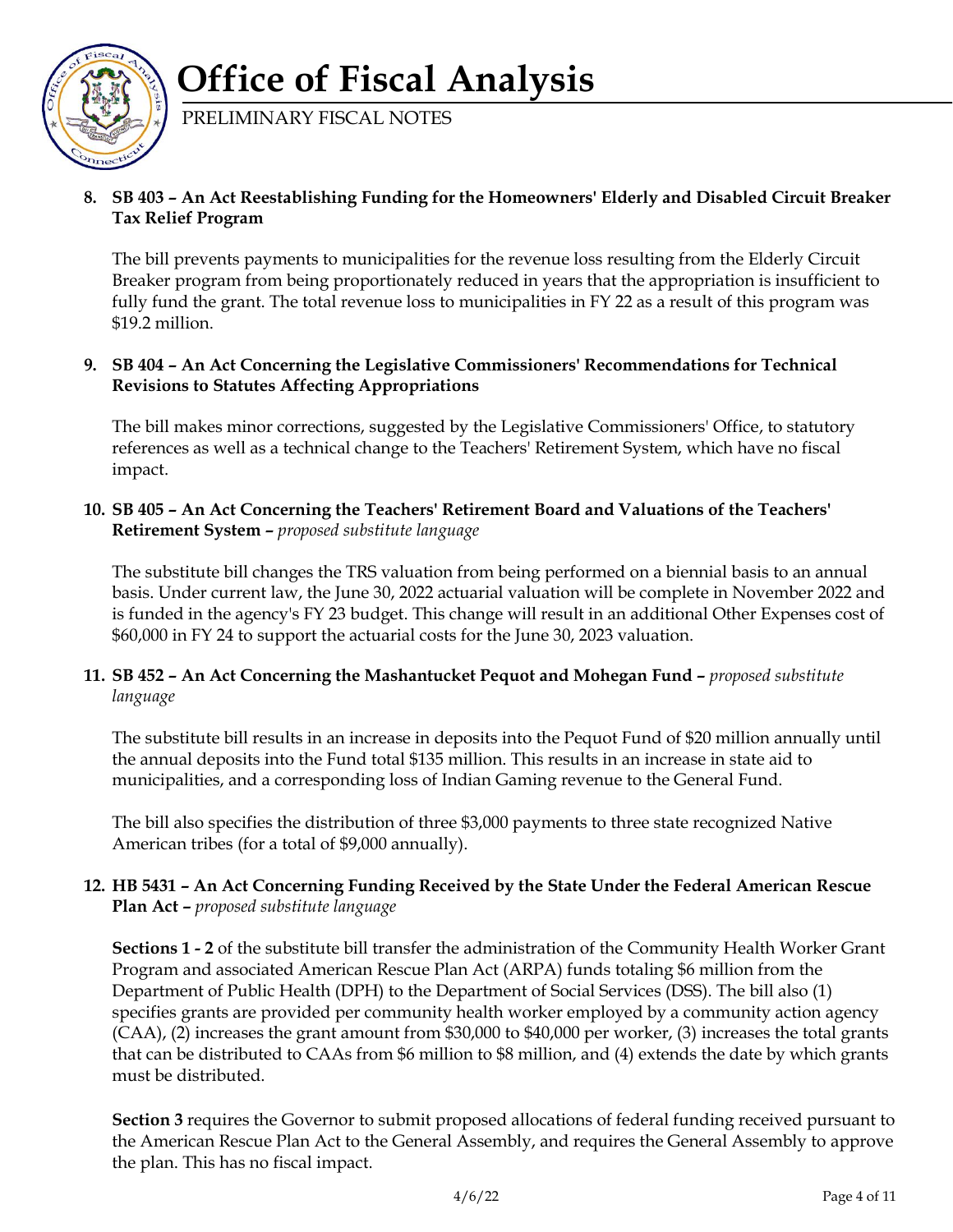

PRELIMINARY FISCAL NOTES

#### **13. HB 5432 – An Act Placing the State Contracting Standards Board within the Legislative Department –** *proposed substitute language*

The substitute bill requires the State Contracting Standards Board (SCSB) to employ at least four employees by August 1, 2022 which results in an annualized cost of approximately \$454,355. The substitute bill also exempts the SCSB from any holdbacks or lapses beginning July 1, 2022 and makes changes to the composition of the board which has no fiscal impact.

#### **14. HB 5433 An Act Establishing a Council on Mental and Behavioral Health Program Oversight –** *proposed substitute language*

The substitute bill establishes a Behavioral and Mental Health Policy and Oversight Committee to evaluate the availability and efficacy of prevention, early intervention, and mental health treatment services and options for children, and make recommendations regarding the governance and administration of the mental health care system for children. While Members of the committee serve without compensation, the bill allows for necessary expenses incurred in the performance of member duties and requires allocated funds to provide staffing support for the committee's work.

#### **15. HB 5434 – An Act Concerning Legislative Approval of the Expenditure of Federal Block Grant Funding**

The bill, which requires legislative committee approval for changes in federal block grant allocations when the state receives \$10,000 or more than assumed in the allocation plan, is not anticipated to result in a fiscal impact.

#### **16. HB 5435 – An Act Establishing a Task Force on Substance Use Disorder Services and the Expenditure of Opioid Litigation Settlement Funds**

The bill establishes a task force to review substance use disorder programs and services available in the state and make recommendations concerning the expenditure of opioid litigation settlement funds. The task force shall submit its findings and recommendations to the Appropriations, Human Services, and Public Health Committees by January 1, 2023.

#### **17. HB 5436 – An Act Concerning Legislative Oversight and Approval for the Expenditure of Opioid Litigation Settlement Funds**

The bill requires the Office of Policy and Management to submit recommendations for allocations of Opioid Settlement funds to the Appropriations and Public Health committees. This has no fiscal impact.

#### **18. HB 5437 – An Act Concerning Equity and the Governor's Budget –** *proposed substitute language*

The substitute bill requires the Governor's budget proposal to include an explanation of how such budget ensures equity in the state. This has no fiscal impact.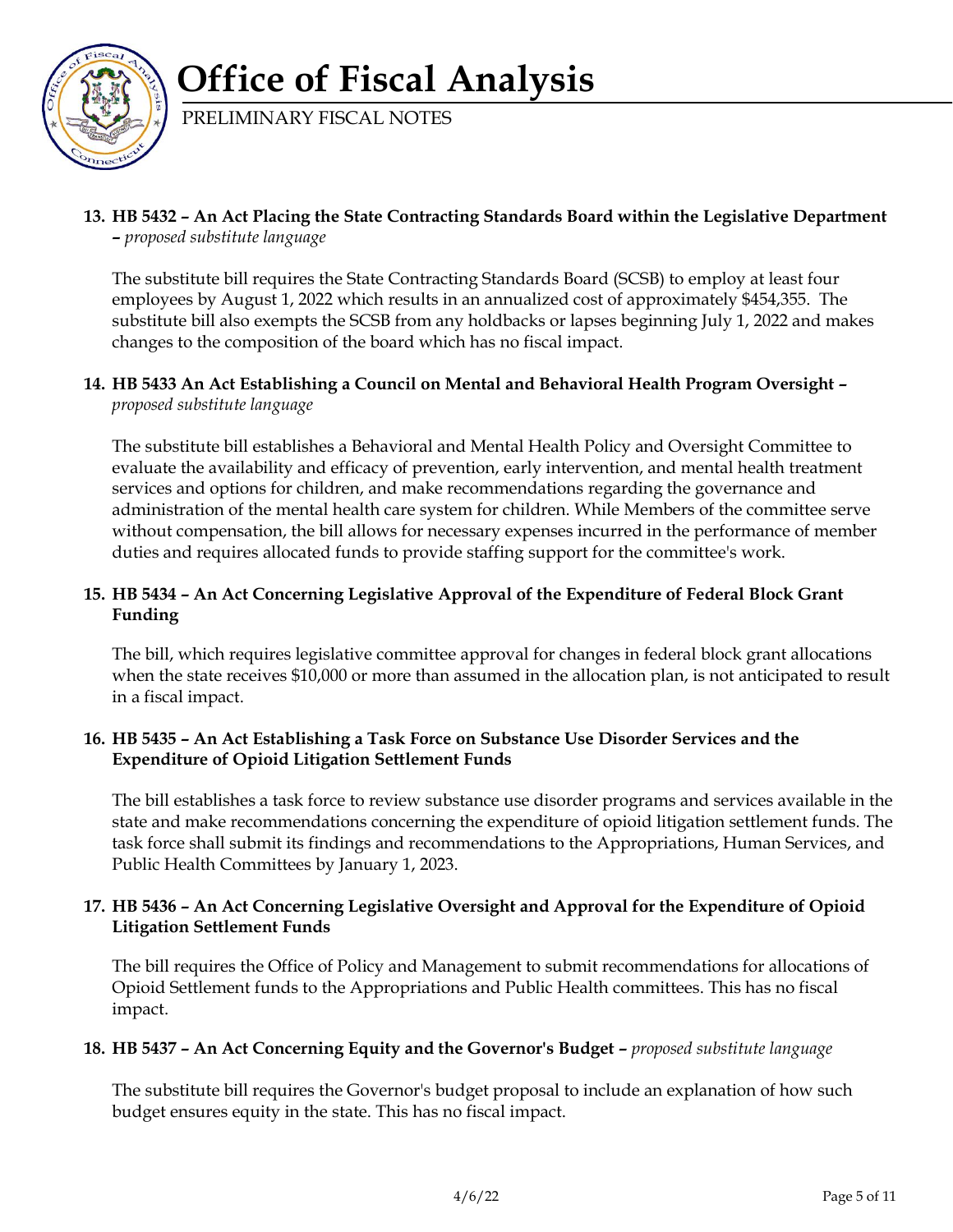

PRELIMINARY FISCAL NOTES

### **B. Change of Reference Bills**

#### **19. sSB 1 – An Act Concerning Childhood Mental and Physical Health Services in Schools**

The bill results in significant costs to the State Department of Education (SDE) associated with developing a survey to each local and regional board of education concerning the employment of school social workers, school psychologists, school counselors and school nurses and the creation of a grant program to local and regional boards of education associated with hiring and retention of these workers. SDE does not currently have the staff available to complete the requirements contained within the bill, and does not have funding to provide grants. It is anticipated that the cost to the state would be significant and over one million dollars.

The bill requires local and regional boards of education to implement mental health plans for student athletes, which are jointly developed with SDE. This could result in a state mandate and corresponding cost to local and regional boards of education associated with providing additional mental health services to students athletes. The scope of the cost would vary depending on the size of the district, the number of student athletes and the services contained within the mental health plans.

The bill authorizes a school nurse, or in the absence of a school nurse, a qualified school employee, to maintain opioid antagonists to administer emergency first aid to a student who is experiencing an opioid-related drug overdose. The bill requires a school nurse or principal to select multiple qualified school employees to administer an opioid antagonist, and at least one such employee must be on school grounds during regular school hours when the school nurse is not there. This could result in additional costs to local and regional school districts if a school must pay an employee to stay additional hours outside of their normally scheduled hours, to cover the requirements of the bill. The cost to a district would be dependent on the number of hours a school nurse is away during normal school hours and those hours are outside the normal schedule of the qualified employees. The bill allows local and regional school districts to maintain opioid antagonists, this could result in an additional cost associate with purchasing emergency kits, which are estimated to cost \$22 - \$60 per kit. If a district were to purchase 100 kits, the cost would range from \$2,220 to \$6,000.

Additionally, the bill establishes a minority teacher candidate scholarship program. This will result in an additional cost to the state as SDE does not have funding available. The scope of the cost would be dependent upon the number of scholarships awarded and the amount per award.

The bill results in significant costs to OEC associated with: (1) expanding infant and toddler and PreK seats over time, starting with School Readiness programs in FY 23, and based on needs assessments, (2) increasing infant and toddler and PreK rates for those programs, (3) expanding the definition of School Readiness to include sectarian child care providers who would otherwise qualify, and (4) implementing the early childhood care and education salary enhancement grant program. OEC must establish program administration and eligibility requirements by 10/1/22 and distribute funding in FY 23, which is related to the early childhood education compensation schedule.

For context, increasing rates for existing School Readiness and child day care seats would cost approximately \$64.8 million and the salary enhancement program is anticipated to impact up to approximately 21,000 employees. The bill's actual costs to the state and associated impacts to towns is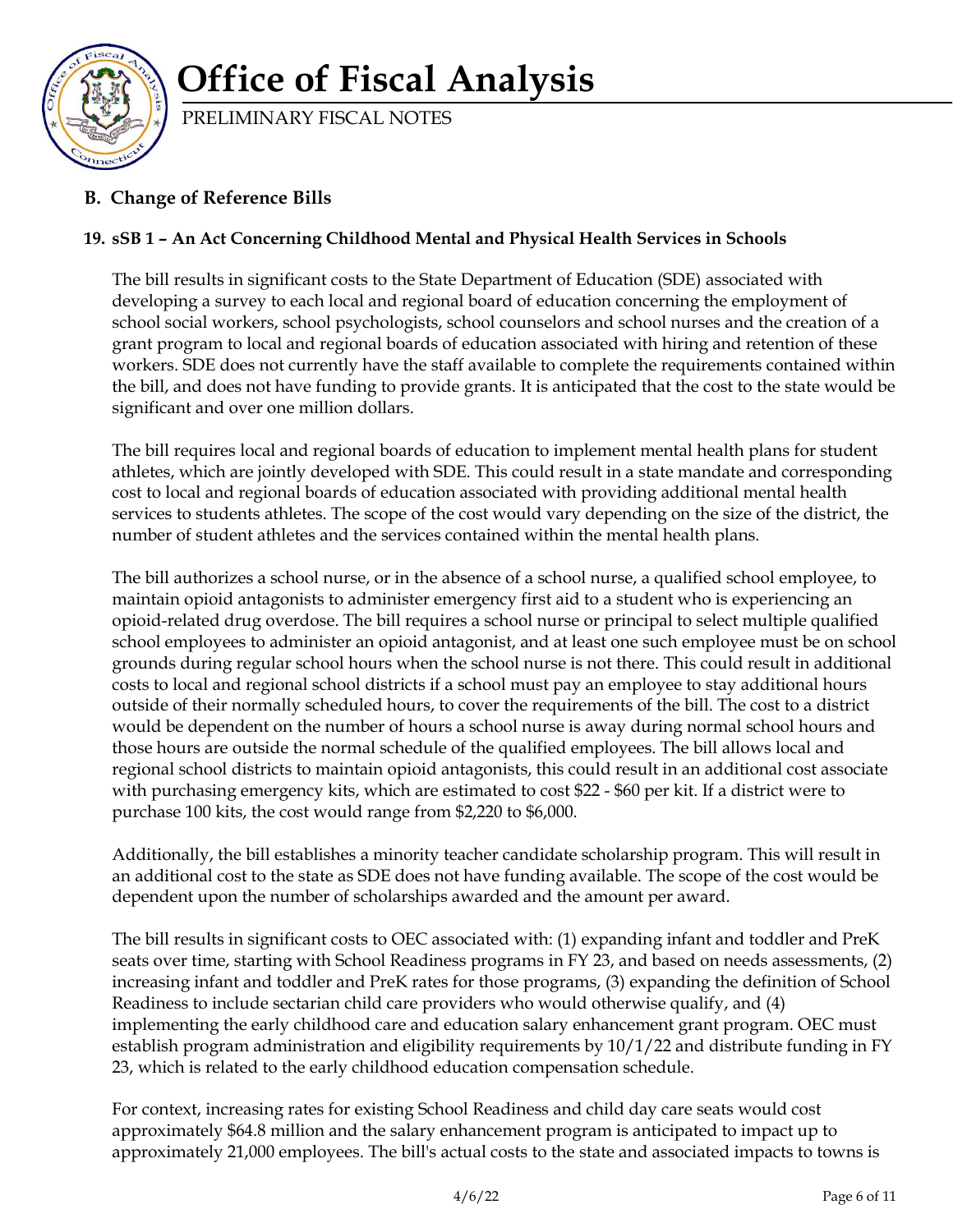

PRELIMINARY FISCAL NOTES

dependent on the child care needs assessments and related distribution of seats at increased rates for applicable programs, and the implementation of the compensation schedule. OEC would require additional staffing costs of at least \$164,000 annually (with associated fringe of \$66,500) to administer the salary enhancement grant program.

The bill also results in the following appropriations:

| <b>SDE</b> | General Fund | 60,000     | To support a full-time SDE position to administer the grant<br>program to provide grants to local and regional boards of<br>education for the purpose of hiring and retaining additional<br>school social workers and school psychologists.                          |
|------------|--------------|------------|----------------------------------------------------------------------------------------------------------------------------------------------------------------------------------------------------------------------------------------------------------------------|
| <b>SDE</b> | General Fund | 30,000     | To support a full-time employee to administer the minority<br>teacher candidate scholarship program.                                                                                                                                                                 |
| <b>DPH</b> | General Fund | 590,000    | To provide grants to each of the thirty-six recommended sites<br>for expanded mental health services contained in the final<br>report of the School-Based Health Center Expansion Working<br>Group, established pursuant to section 16 of public 1291 act 21-<br>35. |
| <b>DPH</b> | General Fund | 21,240,000 | To expand services of existing school-based health centers to<br>include mental health services in accordance with the<br>provisions.                                                                                                                                |
| <b>SDE</b> | ARPA         | 13,000,000 | To support the existing fifteen districts participating in the<br>Learner Engagement and Attendance Program (LEAP) and<br>expanding participation in the LEAP program to include five<br>additional high-need districts.                                             |
| <b>SDE</b> | ARPA         | 13,000,000 | To support the existing twenty districts participating in the<br>Learner Engagement and Attendance Program (LEAP).                                                                                                                                                   |

#### **20. SB 228 – An Act Concerning Opportunities for Students to Participate in Pathways Programs and the Provision of Information About the Availability of Technical Education and Career Schools and Regional Agricultural Science and Technology Education Centers –** *proposed substitute language*

The substitute bill, which does not result in a fiscal impact, makes various procedural changes about informing students of various education and career related pathways, and requires the State Department of Education to review, advise, and assist on pathways programs.

#### **21. sSB 229 – An Act Concerning the Process by Which a Charter is Granted and Funding is Provided for a New Charter School**

The bill establishes a non-lapsing charter school approval grant account to provide initial funding for a local or state charter school that has been granted a new charter. Any lapsing charter school funds will not be returned to the General Fund (which has a General Fund impact, estimated at \$1.7 million in FY 23) but will be transferred to the charter school approval grant account. The bill caps the number of new charters that may be granted by the State Board of Education at two per fiscal year, which limits the grant account's expenditures. The bill makes various other procedural changes to the charter school approval process, which are not anticipated to result in a fiscal impact.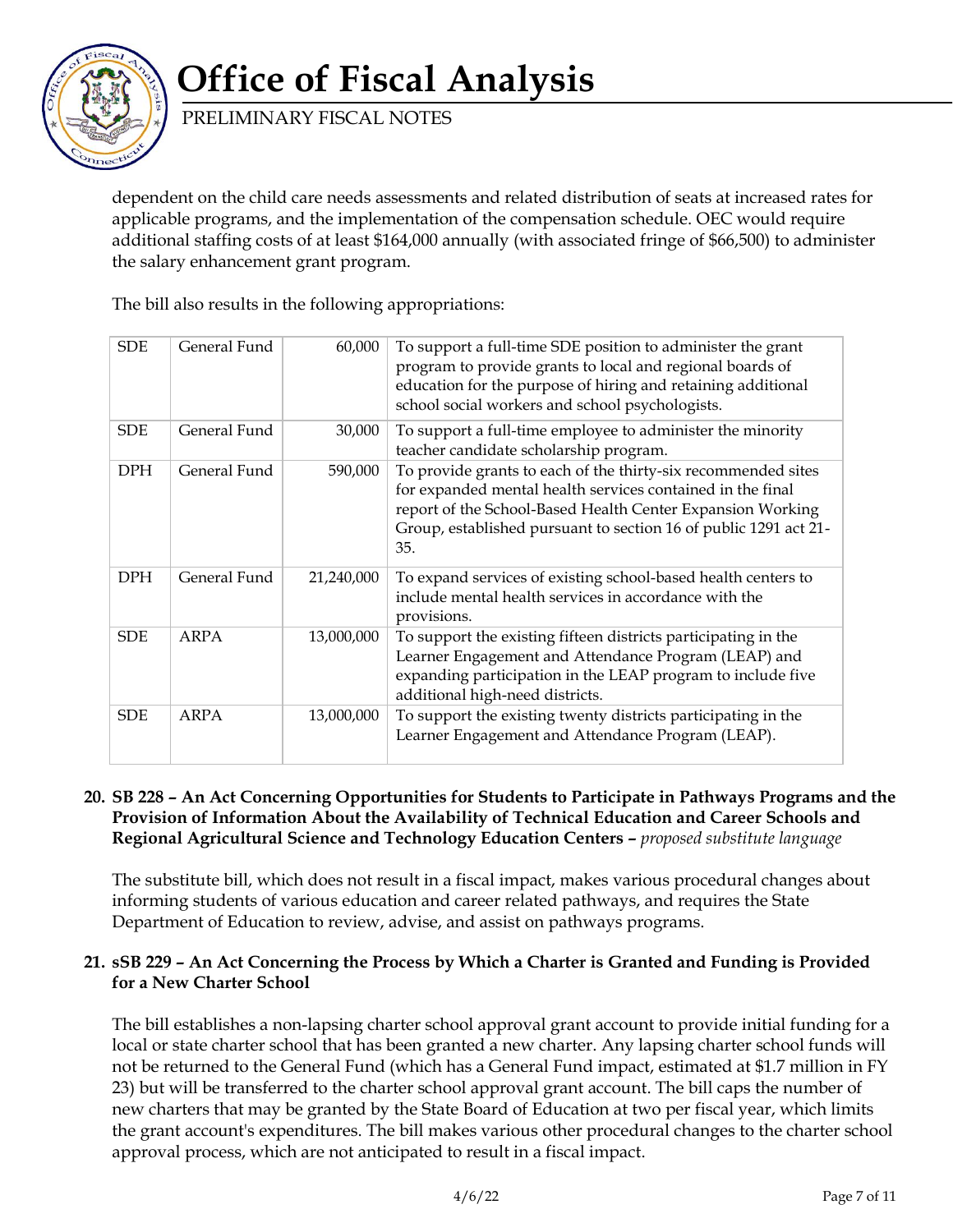

PRELIMINARY FISCAL NOTES

#### **22. sSB 231 – An Act Concerning the State Education Resource Center**

The bill requires, rather than allows the State Department of Education to allocate funds to the State Education Resource Center and specifies that the amount must be for sufficient operating funds. This will result in an additional, significant cost to SDE if the amount required for SERC exceeds the funding SDE has available. In FY 21, SDE paid SERC approximately \$13.6 million. Additionally, the bill designates the first \$500,000 of lapsed Open Choice funding for SERC to use to offer professional development to teachers in districts receiving Open Choice students.

#### **23. sSB 232 – An Act Concerning the Excess Cost Grant for Special Education –** *proposed substitute language*

The substitute bill requires the State Department of Education (SDE) to gather information from local and regional school districts concerning lowering the threshold for the excess cost special education grant and results in no fiscal impact. The bill provides a sufficient time for the SDE to gather the data and the SDE has the expertise to determine the impact. Since local and regional school districts already provide the data for the current threshold, there is no impact to districts in providing further data.

#### **24. sSB 273 – An Act Concerning a Review of the Statutes Governing Teacher Certification and the Creation of a Career and Technical Pathways Instructor Permit**

The bill results in a minimal cost to the State Department of Education (SDE) associated with an additional durational part-time staff person, with a corresponding salary of approximately \$50,000, to review teacher certification statutes and regulations and make recommendations on any obsolete provisions and requirements that create a barrier to teacher recruitment and retention. SDE does not currently have the staff available to complete the requirements within the bill. Additionally, the bill establishes a career and technical pathways instructor permit, which does not have a fiscal impact.

#### **25. sSB 427 – An Act Concerning Various Revisions and Additions to the Education Statutes –** *proposed substitute language*

The substitute bill makes Guilford eligible to participate in the Open Choice Program, beginning with the 2022-23 school year. This results in a cost to the state and a corresponding revenue gain to Guilford. However, it is anticipated that in FY 23 the costs and corresponding revenue gain would be less than \$50,000, and the Open Choice account has the funds available to cover this additional expense. The bill also establishes a state teacher shortage and retention task force, which is not anticipated to result in a fiscal impact.

#### **26. sSB HB 5038 – An Act Implementing the Governor's Budget Recommendations Concerning Education –** *proposed substitute language*

The substitute bill increases the per-pupil Open Choice grant by \$2,000, within available appropriations, to receiving districts for each student from the Hartford region. This results in an additional corresponding revenue gain to local and regional school districts in the Hartford region who participate in Open Choice. The bill renews the Alliance District program for FY 23 through FY 27 and phases out the Alliance District portion of the ECS grant to the few towns that will no longer qualify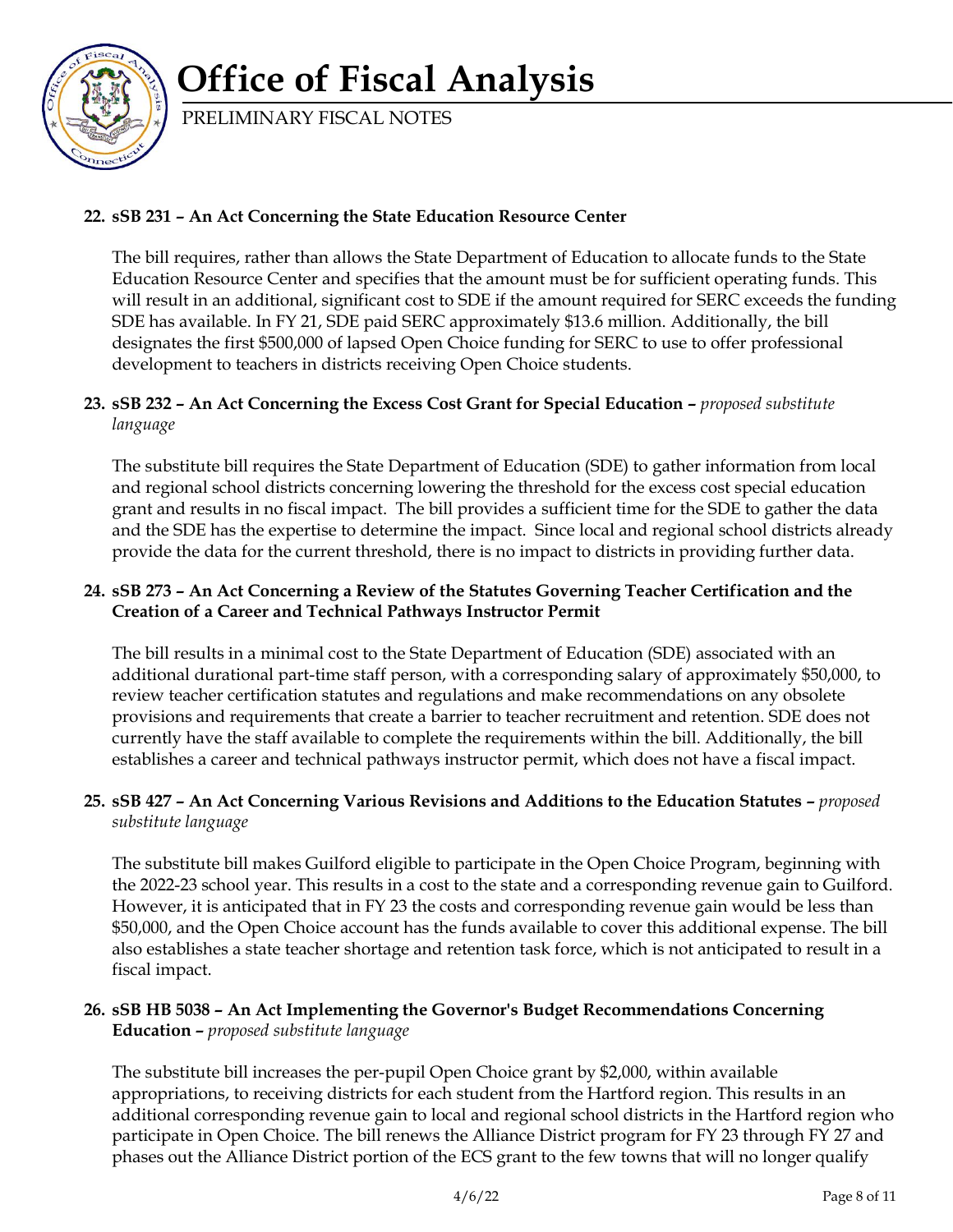

PRELIMINARY FISCAL NOTES

(graduated Alliance Districts), impacting the graduated, new, and continuing Alliance Districts. Additionally, the bill makes adjustments to ECS that provide: (1) enhanced protection from losses for all towns in FY 23 and for Alliance Districts and graduated Alliance Districts in subsequent years, and (2) a smoother phase-in and phase-out process. These changes result in total FY 23 ECS grants that are \$678,953 less than required under current law and approximately \$6 million less than the FY 23 appropriation. The bill makes various other procedural and operational changes to the technical and career schools, which are not anticipated to result in a fiscal impact.

#### **27. HB 5280 – An Act Concerning the Provision of Bilingual Education in Connecticut**

The bill increases the appropriation for the bilingual education grant by \$1,916,130, which doubles the grant. This additional funding is included in the Appropriations Committee Budget FY 23 Midterm Adjustments. The bill also requires SDE to administer a dual language seed grant program that provides grants to local and regional boards of education for the purpose of establishing new or expanding existing dual language programs. This results in an additional cost to the state, as SDE does not have funds available for this program. The scope of the additional costs would be dependent upon the same of the grant and the number of grants awarded.

#### **28. sHB 5282 – An Act Concerning the Inclusion of Asian American and Pacific Islander Studies in the Public School Curriculum**

The bill adds Asian American and Pacific Islander studies to the required public school curriculum beginning July 1, 2025 and results in a cost to the state and a mandate (cost) to local and regional school districts. The FY 23 budget before the Appropriations Committee provides one position (\$100,000) dedicated to inclusion and diversity to aid in this and other related endeavors. Local and regional school districts will experience costs in FY 26 to include this new item in the curriculum. Costs will be dependent upon the size of the district, whether the district already includes the above studies and the extent free existing materials from the Internet and other sources can be used. It is anticipated that no district will experience costs in excess of \$50,000.

#### **29. HB 5285 – An Act Concerning the Public School Curriculum –** *proposed substitute language*

The substitute bill requires rather than allows climate change to be included in the required public school curriculum. To the extent that a local and regional school district is not already including climate change, and would be required to produce additional materials, a minimal cost to the district could occur.

#### **30. sHB 5321 – An Act Implementing Certain Recommendations of the School Paraeducator Advisory Council –** *proposed substitute language*

The substitute bill makes various procedural changes regarding planning and placement team meetings and is not anticipated to result in a cost to the state or local and regional boards of education.

#### **31. sHB 5466 – An Act Concerning Assorted Revisions and Additions to the Education Statutes**

The bill makes various procedural, administrative and conforming changes that do not result in a fiscal impact.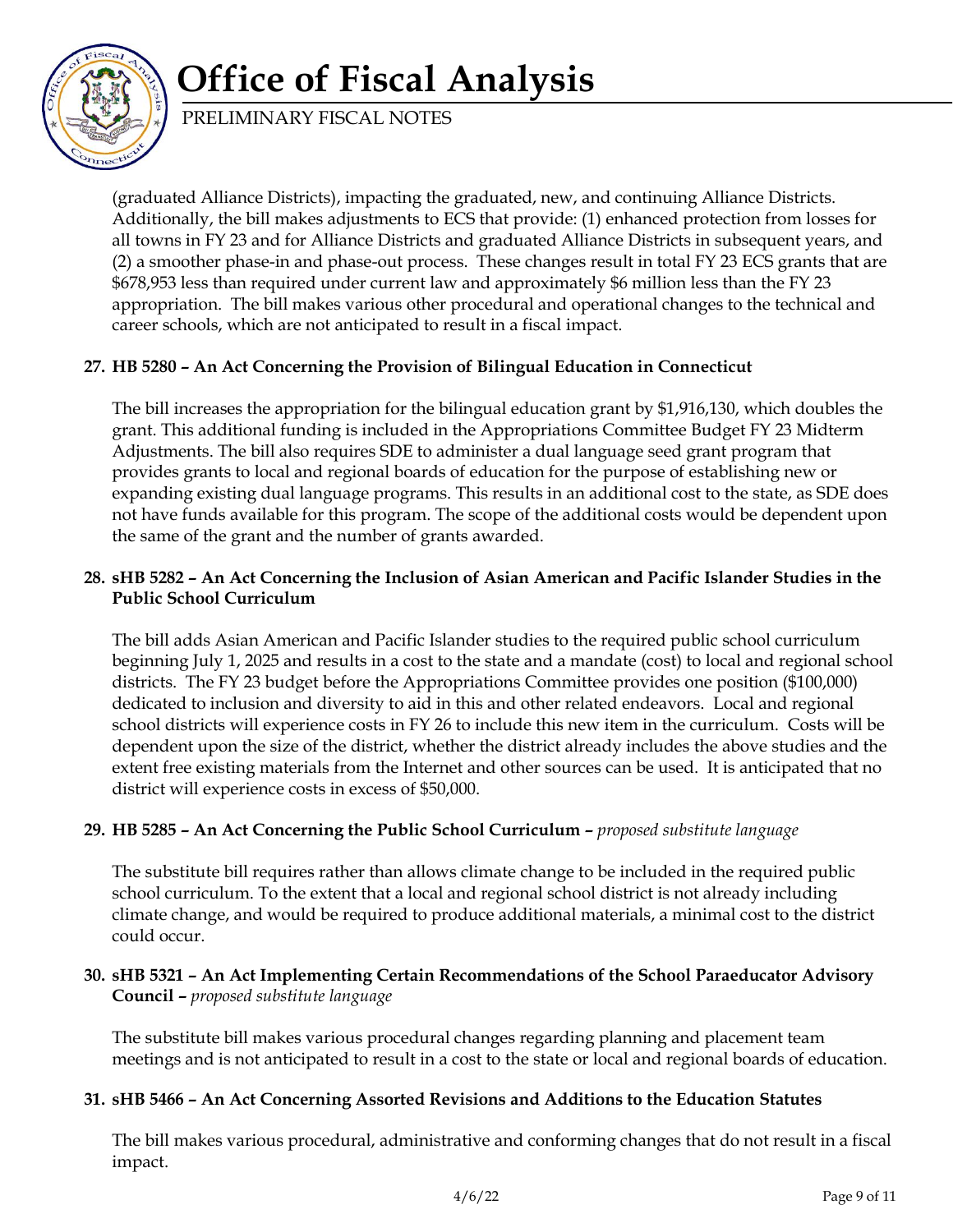

PRELIMINARY FISCAL NOTES

#### **32. SB 195 – An Act Increasing the Minimum Amount of Assets that may be Retained by the Spouse of an Institutionalized Medicaid Recipient**

The bill results in a cost to the Department of Social Services associated with increasing the minimum amount of assets a community spouse of an institutionalized Medicaid eligible individual can retain from \$27,480 to \$50,000.

Currently, a community spouse has access to half of the couple's liquid assets as determined by DSS, with a minimum of \$27,480. For example, if a couple's total counted assets equal \$50,000, the community spouse could keep \$50,000 under the bill instead of \$27,480 under current state law. The portion of a couple's assets used to cover the cost of their care prior to becoming Medicaid eligible is not known. However, by reducing the amount available to the institutional spouse, it is likely that they would achieve Medicaid eligibility sooner.

For context, if half of the estimated married, long-term care enrollees experienced two months of accelerated eligibility, it would result in a state cost of approximately \$4.3 million. The actual costs will depend on the disposition of couples' assets prior to Medicaid eligibility and the number of couples impacted.

#### **33. sSB 197 – An Act Concerning Temporary Family Assistance**

The bill results in a cost of \$5.5 million in FY 23 and FY 24 to the Department of Social Services (DSS) as a result of increasing the length of time, from 21 months to 60 months (the federal maximum), that a family subject to time limits can receive TFA benefits. The bill also results in a cost of \$500,000 in FY 23 and \$1 million in FY 24 to the Department of Labor (DOL) associated with increased caseload costs related to the Jobs First Employment Services program, which requires participation of certain TFA participants who are receiving benefits. Additional costs for DSS and DOL may be incurred should individuals who formerly timed out of TFA reapply for benefits until they reach the 60-month federal maximum.

#### **34. sHB 5227 – An Act Establishing the Community Ombudsman Program for Home Care**

The bill establishes a Community Ombudsman program within the independent Office of the Long-Term Care Ombudsman to identify, investigate, refer and resolve complaints about long-term services and supports provided to adults in a home or community-based program administered by the Department of Social Services. It requires the appointment of a State Ombudsman position to oversee the program which results in a salary cost of approximately \$98,000. It also allows for up to 12 regional community ombudsmen (\$72,000 per position) and two administrative staff (\$50,050 per position).

#### **35. HB 5370 – An Act Increasing the Compensation for Participation in Military Funeral Honor Guard Details**

The bill increases the per day compensation of honor guard members from \$50 to \$60 resulting in an annual cost to the state of approximately \$80,000.